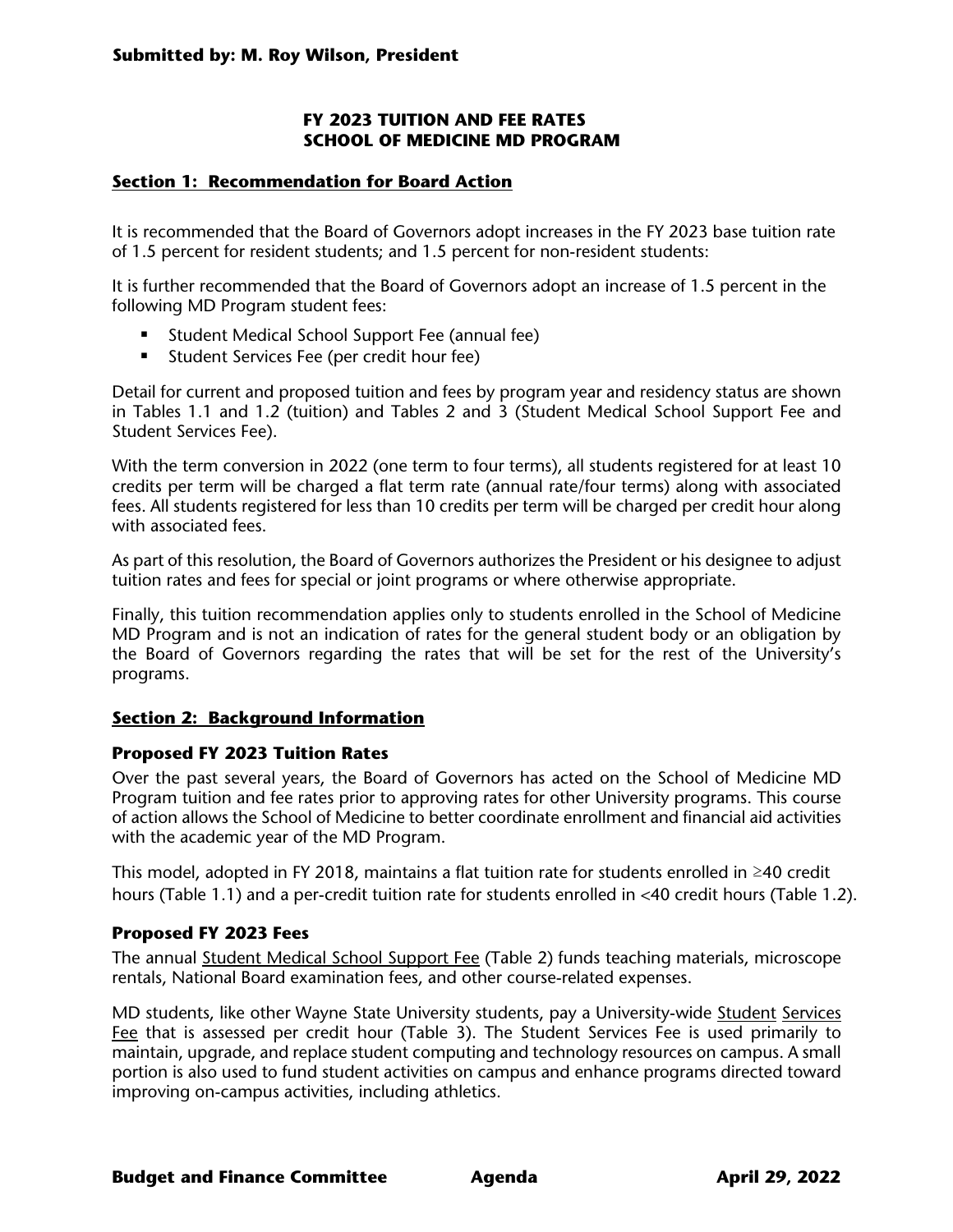#### **ANALYSIS OF RECOMMENDED ANNUAL MD PROGRAM TUITION AND FEES**

### TABLE 1.1: **Flat Tuition Rates**

| <b>Year in MD</b><br><b>Program</b> | <b>Residency</b><br><b>Status</b> | <b>FY 2022</b><br><b>Tuition</b> | <b>Proposed</b><br><b>FY 2023</b><br><b>Tuition</b> | <b>Dollar</b><br><b>Change</b> | <b>Percent</b><br><b>Change</b> |
|-------------------------------------|-----------------------------------|----------------------------------|-----------------------------------------------------|--------------------------------|---------------------------------|
| M <sub>1</sub>                      | Resident                          | \$36,247                         | \$36,791                                            | \$544                          | 1.5%                            |
| M <sub>1</sub>                      | Non-Resident                      | \$63,138                         | \$64,085                                            | \$947                          | 1.5%                            |
| M <sub>2</sub>                      | Resident                          | \$36,247                         | \$36,791                                            | \$544                          | 1.5%                            |
| M <sub>2</sub>                      | Non-Resident                      | \$63,138                         | \$64,085                                            | \$947                          | 1.5%                            |
| M <sub>3</sub>                      | <b>Resident</b>                   | \$36,247                         | \$36,791                                            | \$544                          | 1.5%                            |
| M <sub>3</sub>                      | Non-Resident                      | \$63,138                         | \$64,085                                            | \$947                          | $1.5\%$                         |
| M <sub>4</sub>                      | Resident                          | \$36,247                         | \$36,791                                            | \$544                          | 1.5%                            |
| M <sub>4</sub>                      | Non-Resident                      | \$63,138                         | \$64,085                                            | \$947                          | 1.5%                            |

Students enrolled in over 40 credit hours

## TABLE 1.2: **Per Credit Hour Tuition Rates**

Students enrolled in less than 40 credit hours

| <b>Year in MD</b><br><b>Program</b> | <b>Residency</b><br><b>Status</b> | <b>FY 2022</b><br><b>Credit Hour</b> | <b>Proposed</b><br><b>FY 2023</b><br><b>Credit Hour</b> | <b>Dollar</b><br><b>Change</b> | <b>Percent</b><br><b>Change</b> |
|-------------------------------------|-----------------------------------|--------------------------------------|---------------------------------------------------------|--------------------------------|---------------------------------|
| M <sub>1</sub>                      | <b>Resident</b>                   | \$726                                | \$737                                                   | \$11                           | 1.5%                            |
| M <sub>1</sub>                      | Non-Resident                      | \$1,262                              | \$1,281                                                 | \$19                           | 1.5%                            |
| M <sub>2</sub>                      | <b>Resident</b>                   | \$726                                | \$737                                                   | \$11                           | 1.5%                            |
| M <sub>2</sub>                      | Non-Resident                      | \$1,262                              | \$1,281                                                 | \$19                           | 1.5%                            |
| M <sub>3</sub>                      | Resident                          | \$726                                | \$737                                                   | \$11                           | 1.5%                            |
| M <sub>3</sub>                      | Non-Resident                      | \$1,262                              | \$1,281                                                 | \$19                           | 1.5%                            |
| M <sub>4</sub>                      | Resident                          | \$726                                | \$737                                                   | \$11                           | 1.5%                            |
| M <sub>4</sub>                      | Non-Resident                      | \$1,262                              | \$1,281                                                 | \$19                           | 1.5%                            |